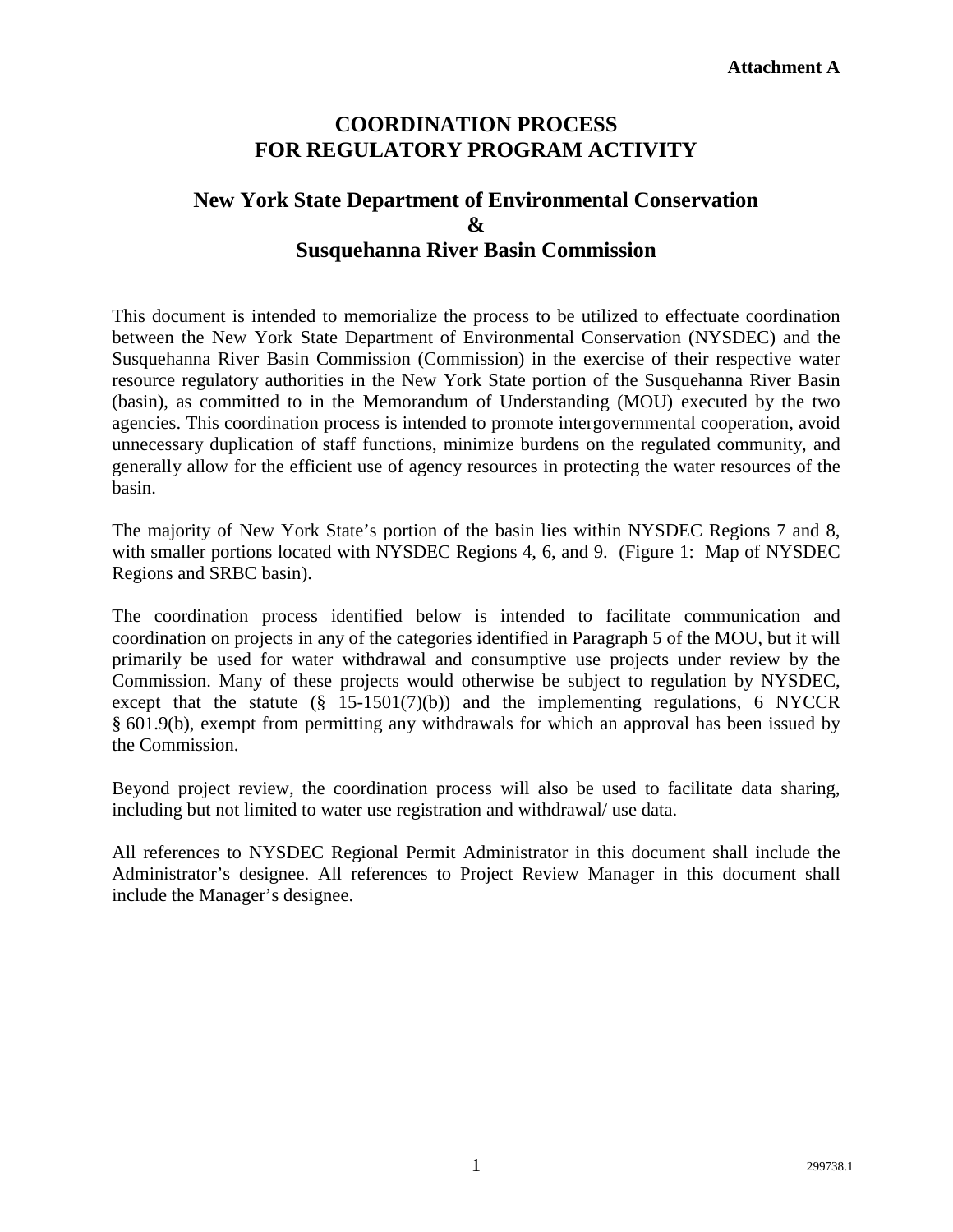

**Figure 1. Map of NYSDEC Regions and SRBC basin** 

## **Project Application Review**

The official record for the project, including but not limited to the project application, will be retained by the Commission pursuant to Policy No. 2010-01, Records Retention Policy. Docket files, containing materials related to the Commission's approval of water resource projects, are retained permanently under that policy. Records shall be made available to NYSDEC pursuant thereto.

## *Pre-application notifications*

Prior to preparing an application, both NYSDEC and the Commission strongly recommend that a project sponsor request a pre-application meeting. The Commission reinforces this recommendation when applicants register to use the online application system.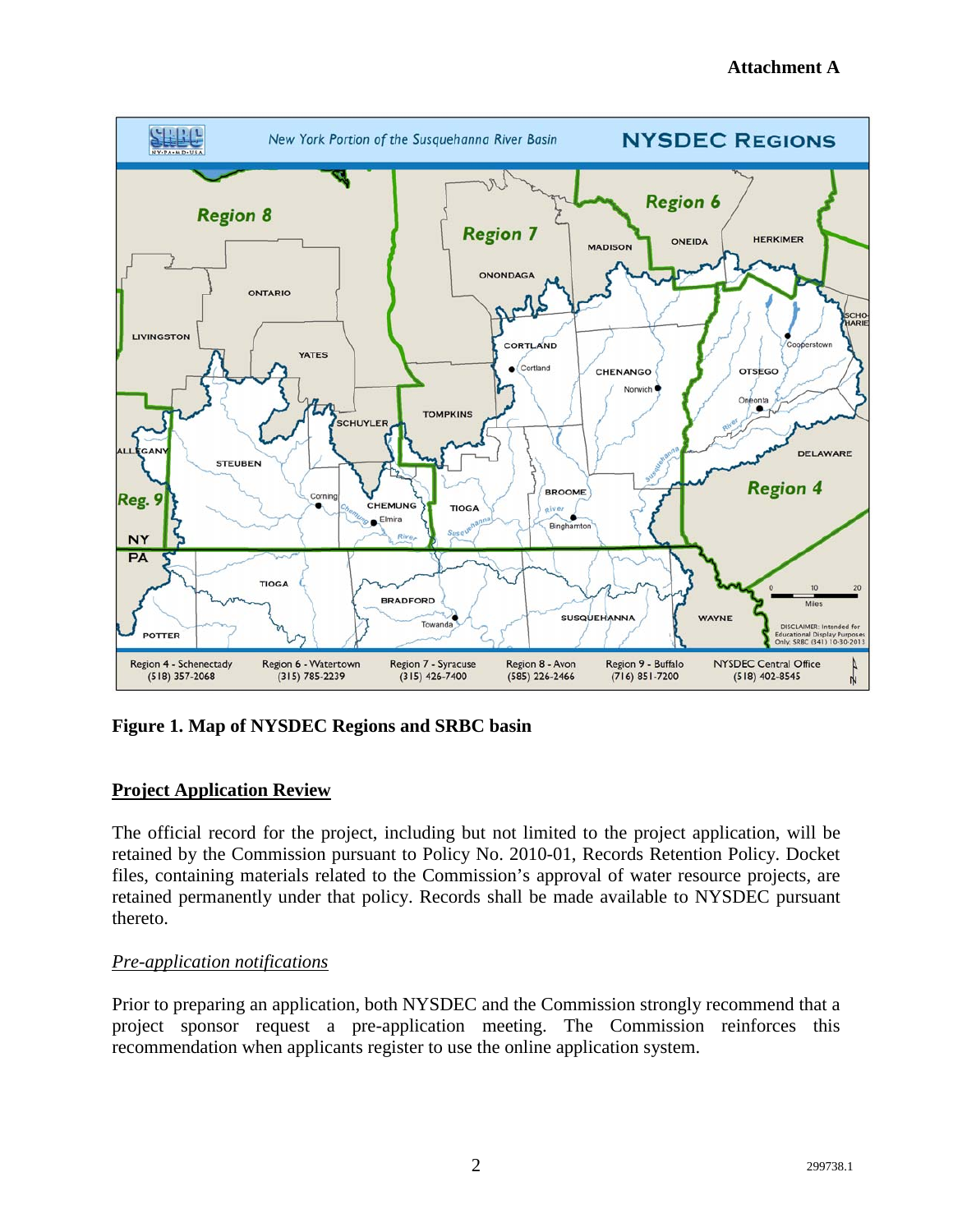NYSDEC (Regional Permit Administrator) and the Commission (Project Review Manager) will provide each other with early written notification (email notification is preferred) of a preapplication meeting with a project sponsor. At such meetings, both agencies will advise the project sponsor of authorities of the other agency (information could be guidance, fact sheets, or other written materials) and provide contact information for the other agency. To facilitate early communication about projects, participation by staff representatives from both agencies (in person, or via video or teleconferencing) in such meetings is encouraged. As appropriate, minutes or notes from these meetings should be transmitted to the other agency within 30 days.

## *Aquifer testing/pumping test results*

Commission regulations require that aquifer test results be submitted as part of any groundwater withdrawal application. Note that the Commission also requires the submittal for review and approval of testing plans prior to conducting a test.

The Project Review Manager will provide the Commission's Aquifer Testing Guidance to all parties interested in developing a groundwater source.

The Commission will provide the NYSDEC Regional Permit Administrator with written notification (commonly via email notification) when a project sponsor submits an aquifer testing plan, and will share such plans with NYSDEC's staff upon written request. NYSDEC staff will transmit any relevant comments on the testing plan to the Commission within 30 days of receipt of the plan.

The Commission will review the aquifer testing plan in accordance with applicable regulations and requirements of the Commission and the terms of this coordination agreement. For those plans determined to be incomplete, the Commission will notify the project sponsor in writing of the deficiencies and copy the appropriate NYSDEC designee. Commission staff will also copy NYSDEC on correspondence to the project sponsor approving a testing plan.

## *Application requirements and Project Review fees*

Project sponsors for water withdrawal and use projects that are subject to regulation by the Commission, but not by NYSDEC, or subject to regulation by both agencies, will be expected to make application on forms provided by the Commission and available online. For most project types, the entire application process takes place online. The projects are also subject to the Commission's Project Review Fees.

#### *New York SEQR Process*

NYSDEC regulations provide that certain projects or activities proposed or permitted by a state agency or local governmental unit require an environmental impact assessment as prescribed by 6 NYCRR Part 617 State Environmental Quality Review (SEQR). SEQR requires the sponsoring or approving governmental body to identify and mitigate the significant environmental impacts of the activity it is proposing or permitting. The Commission is not a state or local agency subject to SEQR.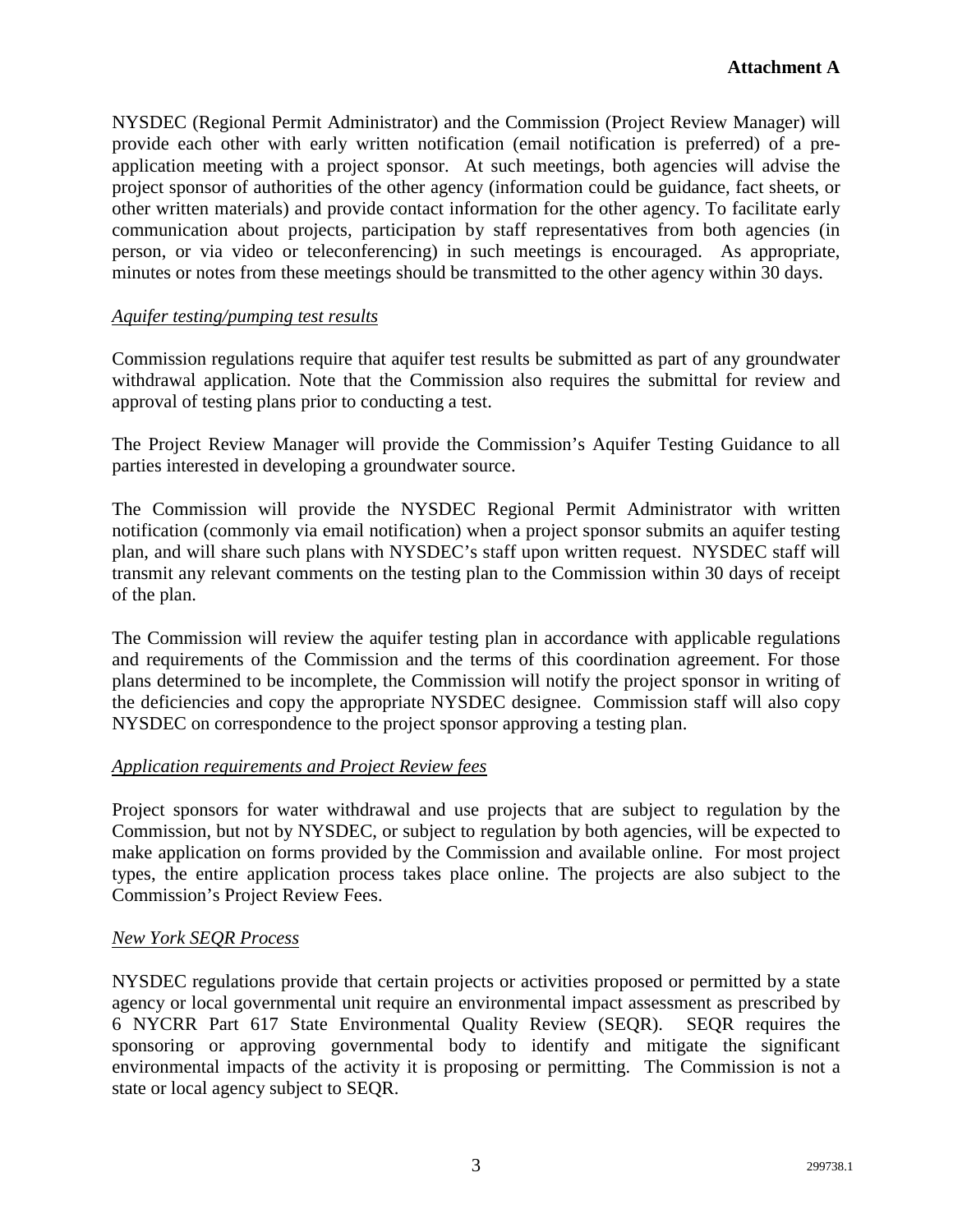The Commission and NYSDEC acknowledge that a project may be subject to SEQR. Responsibility to comply with SEQR for such actions remains with the appropriate state or local agency.

At a pre-application meeting, or after a sponsor submits a project application, or otherwise as soon as reasonably possible, NYSDEC staff will provide written notification if it appears that the project is subject to SEQR. NYSDEC staff will thereafter apprise the Commission of the status and completion of the SEQR review. When NYSDEC is an involved agency in the SEQR review, it will notify the Commission within five days of completion. When NYSDEC is not an involved agency in the SEQR review, it will notify the Commission as soon as reasonably possible.

To the extent possible, the Commission's review of withdrawal applications should be coordinated with the lead agency for SEQR review.

## *Application receipt*

Upon receipt of the project application from the project sponsor, the Commission will post notice on its Water Resources Portal and electronically notify NYSDEC staff via RSS feed<sup>1</sup>, which is capable of screening project applications by location (county and state). This posting occurs upon receipt of a complete application, which follows the publication of public notice by the project sponsor (approximately 30 days following submittal of the draft application).

Major portions of the application, including the project sponsor name, project location, and requested quantity of the proposed use or withdrawal, are viewable by NYSDEC on the Commission's Water Resources Portal. After administrative review is complete, the entire application, including supplemental materials and all documents uploaded by the project sponsor, will be made available to NYSDEC through a private (secure) website managed by the Commission, or other secure manner. To access the website, NYSDEC staff must sign in by user name and password.

For those projects determined by the Commission to be administratively incomplete, the Project Review Manager will notify the project sponsor in writing and copy the appropriate NYSDEC Regional Permit Administrator.

## *Application review*

 $\overline{a}$ 

The Commission will review the project in accordance with applicable regulations and requirements of the Commission and the terms of this coordination agreement.

NYSDEC may provide comments and technical assistance to the Commission in its review of a project by submitting such to the Commission.

<sup>&</sup>lt;sup>1</sup> RSS (Rich Site Summary) is a format for automatic delivery of regularly changing web content. The Commission syndicates its project application content on the Water Resources Portal as an RSS Feed to whoever wants to receive it.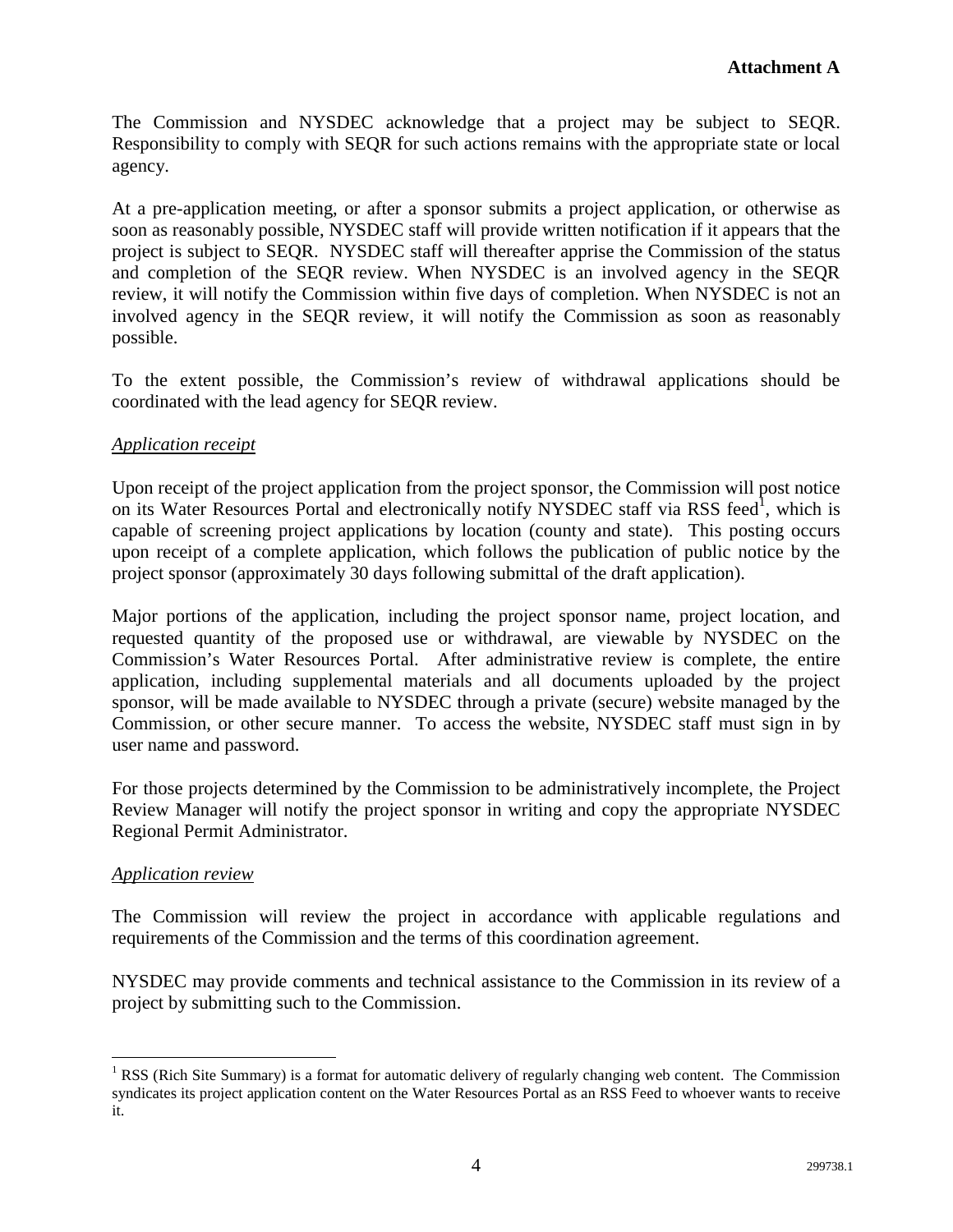The Project Review Manager may provide comments and technical assistance to NYSDEC in its review of a water withdrawal project in the basin not regulated by the Commission by submitting such to the NYSDEC.

For those projects determined to be technically deficient by the Commission or if additional information is necessary, the Project Review Manager will notify the project sponsor in writing and copy the appropriate NYSDEC Regional Permit Administrator.

During technical review, the Project Review Manager will contact the appropriate NYSDEC Regional Permit Administrator via email to determine if there are any issues that may impact the processing or priority of processing of the application.

NYSDEC staff may choose to accompany Commission staff during site evaluations. At the earliest practicable time, the Project Review Manager will notify the appropriate NYSDEC Regional Permit Administrator of the following:

- any site investigation (these are conducted for all applications);
- inspections of aquifer test monitoring network;
- aquatic resource survey(s); and
- public informational meeting(s).

Routine review activities such as aquatic resource surveys and site evaluations are scheduled in advance and these schedules may be posted on the secure website to facilitate coordination and participation by NYSDEC staff. However, note that all field activities are subject to possible scheduling changes, thus all arrangements for joint inspection of specific projects must be confirmed in advance.

The Project Review Manager may request to accompany NYSDEC staff during site evaluations. At the earliest practicable time, the appropriate NYSDEC Regional Permit Administrator will provide notice of field surveys and facility inspections.

Participation in joint field surveys and site evaluations by staff of the two agencies shall be governed by the legal authority for the same of the respective agencies, either statutory or regulatory, and otherwise by any policy adopted thereunder by the respective agencies. Nothing contained herein shall supersede, preempt, or be inconsistent with such authorities.

The Project Review Manager and the appropriate NYSDEC Regional Permit Administrator will work together to resolve any issues regarding a subject project prior to the project being noticed for action by the Commission.

## *Pre-decisional coordination*

Commission determinations for most projects are made at regularly scheduled Commission business meetings. The Commission meets four times each year, usually in March, June, September, and December. The Commissioners have delegated authority for some actions, including Approvals by Rule, to the Executive Director.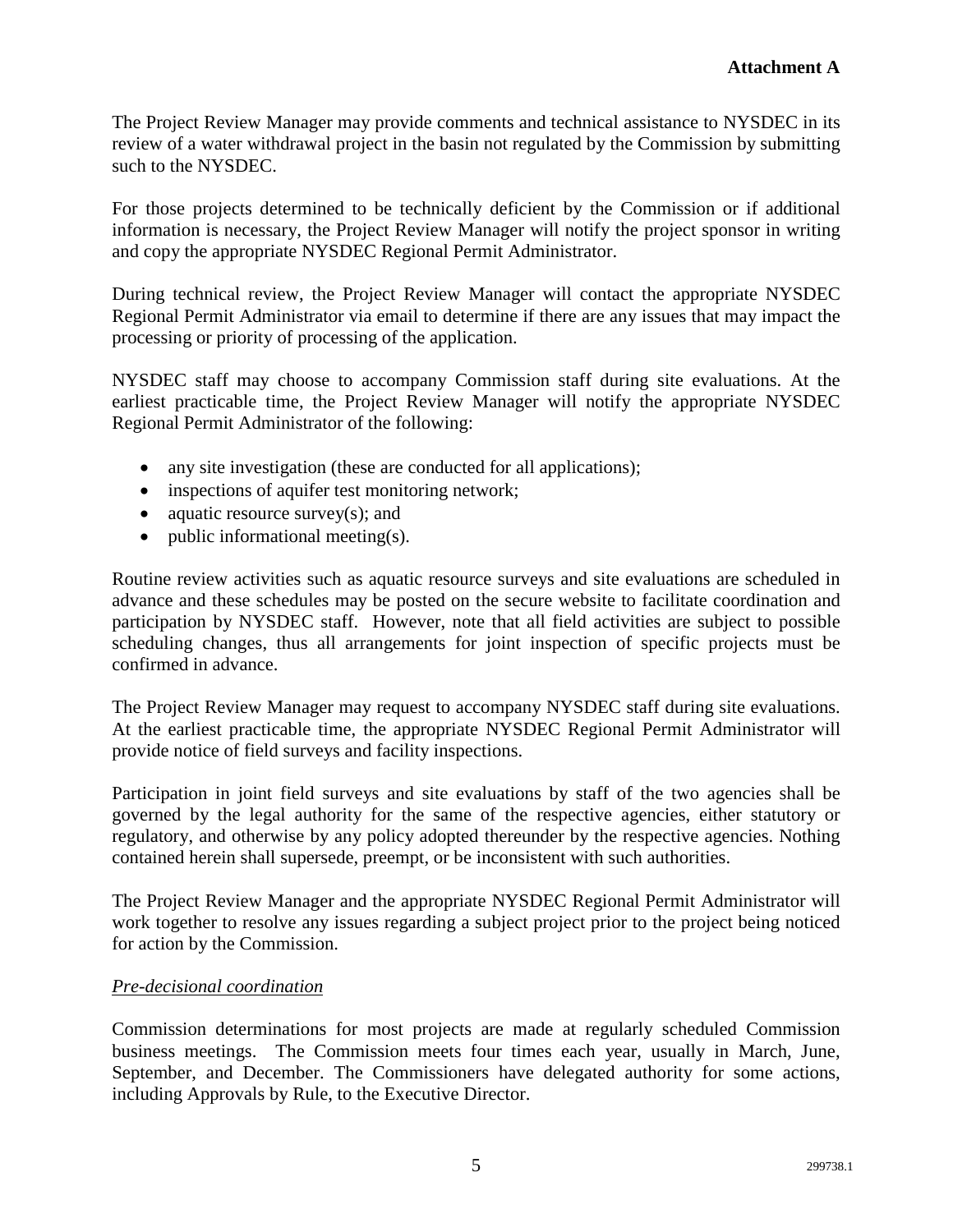The Project Review Manager will notify NYSDEC of active applications on a quarterly basis, approximately 8-10 weeks prior to a Commission business meeting. This commonly will be in the form of a spreadsheet that contains summary information for each active project in the New York State portion of the basin.

The Project Review Manager will provide to NYSDEC for review and comment the results of Commission staff's technical analysis, including any recommendations for passby and other determinations for active project applications as they become available. The NYSDEC Regional Permit Administrator will notify the Commission if there are any issues that may impact the processing or priority of processing of the application as soon as practicable.

Approximately 4 weeks prior to a Commission business meeting, the Project Review Manager will provide proposed final recommendations/determinations and conditions for the projects scheduled for action. NYSDEC will endeavor to submit any and all docket comments in writing (or requests for additional review time) to the Project Review Manager within 10 days. The Commission will work with NYSDEC in the development of standard conditions that should be included in all dockets for projects located in the New York State portion of the basin, consistent with the Commission's project review regulations. The agencies will review such conditions periodically and make any necessary modifications as deemed appropriate. The Project Review Manager will work with the NYSDEC Regional Permit Administrator to resolve any comments submitted by NYSDEC. In the event consensus is not reached concerning low flow protection, the NYSDEC Regional Permit Administrator shall request in writing that the Commission incorporate alternate provisions consistent with NYSDEC's adopted regulatory requirements and technical guidance, as more particularly described in the MOU.

The Project Review Manager will prepare recommendations for a Commission determination (Technical Review Memorandum) and draft docket for "Mailout" which occurs approximately 3 weeks prior to a Commission business meeting.

## *NYSDEC/Commission issued approvals*

NYSDEC and the Commission agree to provide to each other copies of water withdrawal approvals issued for projects located within New York State and the geographic boundary of the basin within 30 days of the issuance of such approvals.

## *Public water supply applications*

Public water supply permitting has been incorporated into NYSDEC's Water Withdrawal Permitting regulations and, as such, is covered by the general procedures previously identified.

The appropriate NYSDEC Regional Permit Administrator will review applications submitted by public water suppliers and conduct any necessary coordination with the New York Department of Health (NYDOH), copying the Project Review Manager on all correspondence. NYSDEC will coordinate with NYDOH and its principal staff contact to the extent required.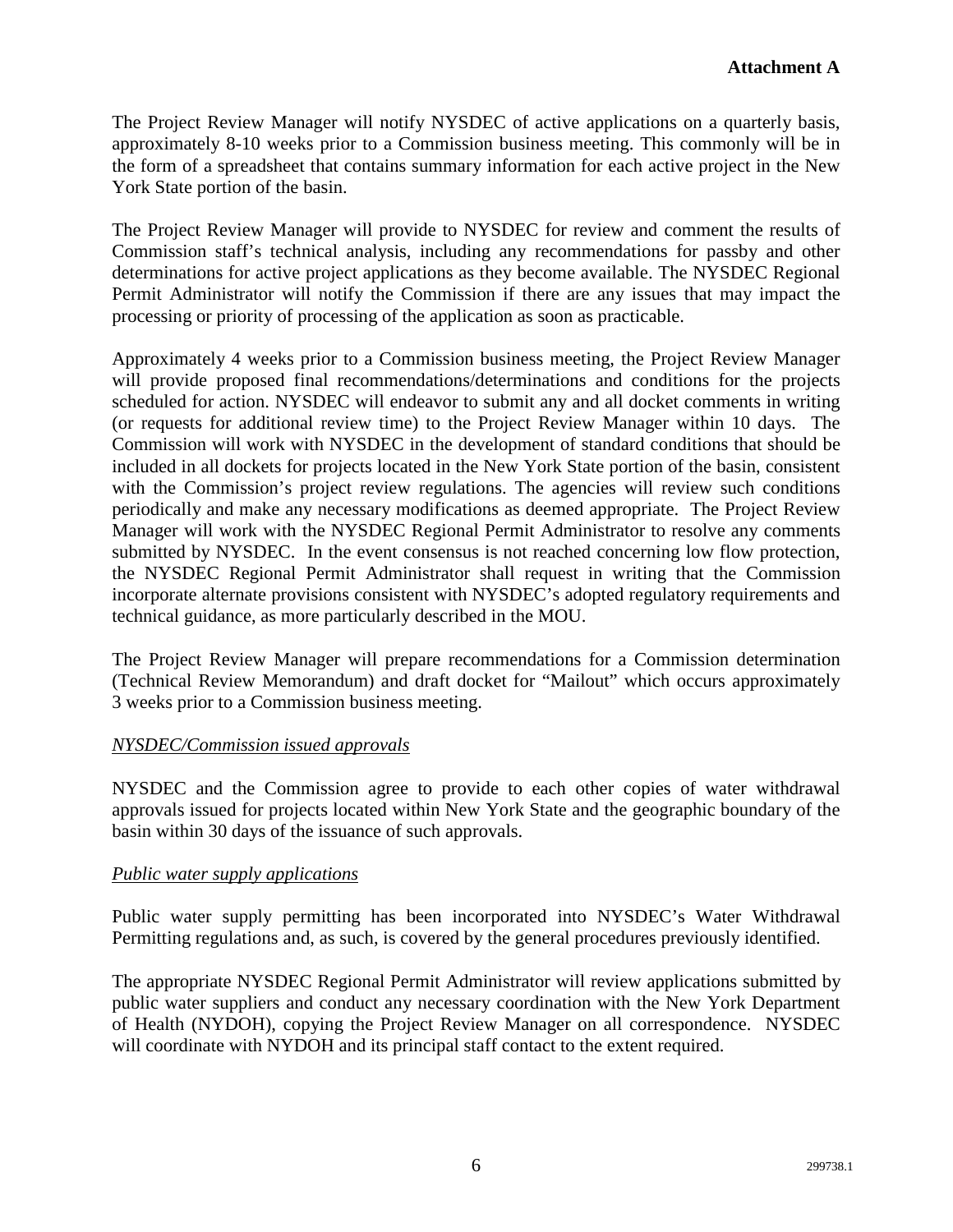### *Consumptive water use Approval by Rule (ABR)*

Upon receipt of a source application from a natural gas project sponsor under the ABR program, the Commission will notify NYSDEC staff. NYSDEC will review the request for bulk purchase from the public water supplier and conduct any necessary coordination with NYDOH, copying the Project Review Manager on all correspondence.

#### **Data Sharing**

### *NYSDEC approvals*

For those water withdrawal projects subject to regulation by NYSDEC but not by the Commission, NYSDEC will provide the Commission with project data and copies of approvals issued for projects located within the New York State portion of the basin within 30 days of the issuance of such approvals.

#### *Water use data*

NYSDEC will supply all project water use data for use occurring in the basin to the Commission annually, as soon as practicable following the March 31 reporting deadline. Due to the potential adverse cumulative impact of smaller withdrawals on basin water resources, NYSDEC will also assist the Commission in acquisition of data for other withdrawals and uses from its sister agencies, such as that for public water supplies with capacities less than 100,000 gpd regulated by NYDOH.

NYSDEC will notify the Commission of projects that report water withdrawal/use capability of greater than 100,000 gpd and are not currently approved by the Commission, and will assist the Commission in identifying projects that may have sources grandfathered under the Commission's regulations. NYSDEC will also help in determining the historic use of such sources.

The Commission will make available to NYSDEC, upon its request, water use data for the basin in a form compatible with data from New York State's 15 other major basins.

NYSDEC and the Commission will exchange information on water use data analysis methods, including estimates for consumptive water use by sectors, for enabling enhanced future data comparisons between each agency's data.

#### *Daily reference gage (passby) reporting*

The Commission will make available upon request its daily streamflow gage (passby) reports to the NYSDEC Regional Water Engineer via email.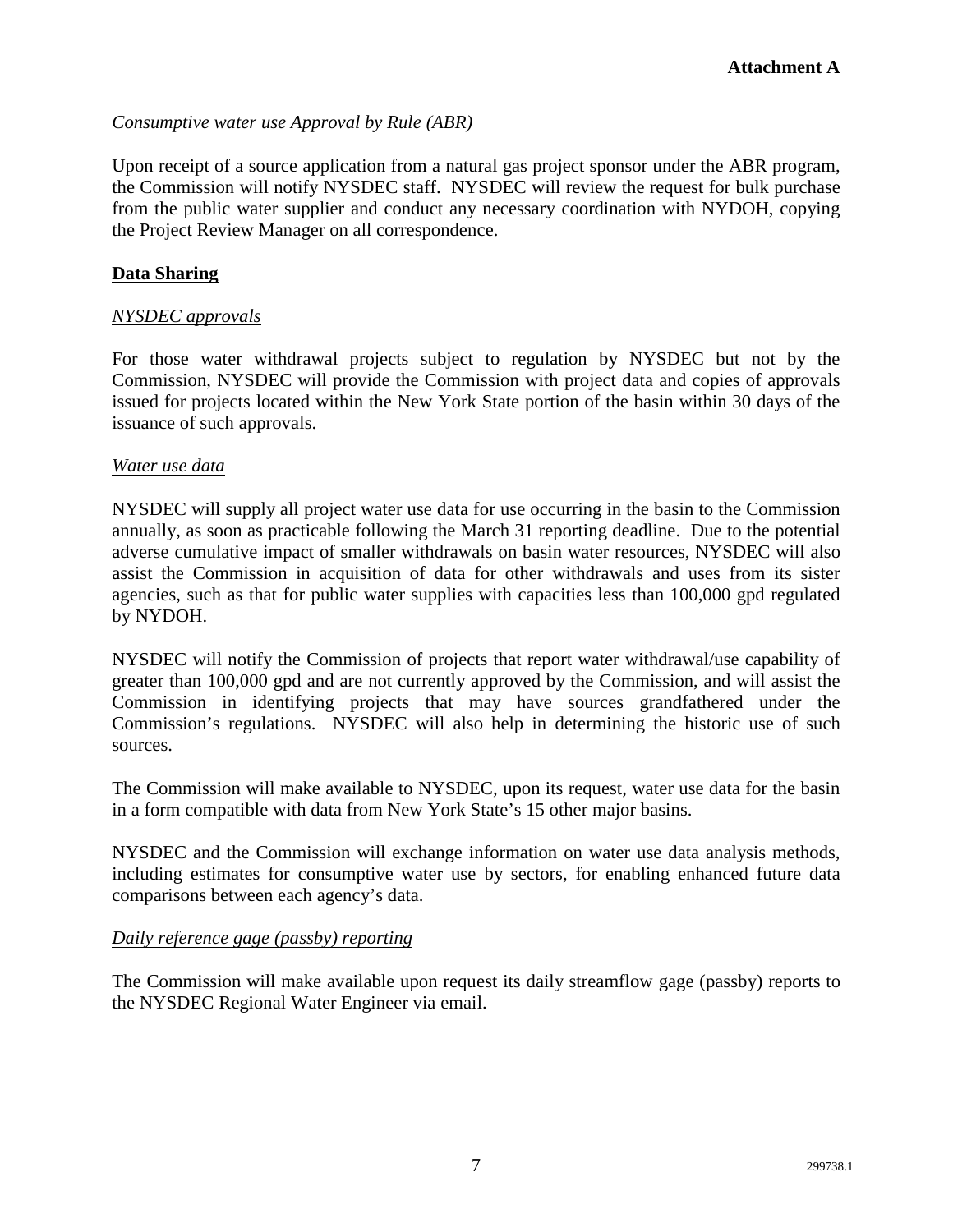### *Water quality data*

Commission and NYSDEC staff will continue to improve coordination for field data collection and analysis activities for water quality data. Examples of areas of collaboration include the exchange of information on biological data collection methods, side-by-side sample collection and analysis for enabling future data comparisons between Commission and NYSDEC data, and an ongoing exchange of information on the Commission's water quality studies conducted in New York State watersheds.

#### **Compliance Activity**

The Commission and NYSDEC have independent authorities under their respective statutes and regulations to take appropriate enforcement actions to ensure compliance with terms and conditions of their respective regulations, approvals, and permits. Each agency will cooperate with the other to the extent necessary to effectuate prompt and effective enforcement of the terms and conditions of each other's approvals.

Each agency will supply information and assistance to the other in connection with their respective compliance reviews.

#### *Enforcement notifications*

NYSDEC and the Commission agree to advise the other party of enforcement actions taken on projects having regulated water withdrawals and/or uses in the basin.

#### *Joint inspection opportunities*

In its routine inspections of facilities it regulates, NYSDEC will note and inform the Commission (Manager of Compliance) of any instances of possible non-compliance for projects approved by the Commission.

The Compliance Manager may request to accompany NYSDEC staff during facility inspections. At the earliest practicable time, the appropriate NYSDEC Regional Permit Administrator will provide notice of facility inspections.

To the extent practicable, NYSDEC and the Commission may conduct joint site compliance inspections.

Participation in joint inspections by staff of the two agencies shall be governed by the legal authority for the same of the respective agencies, either statutory or regulatory, and otherwise by any policy adopted thereunder by the respective agencies. Nothing contained herein shall supersede, preempt, or be inconsistent with such authorities.